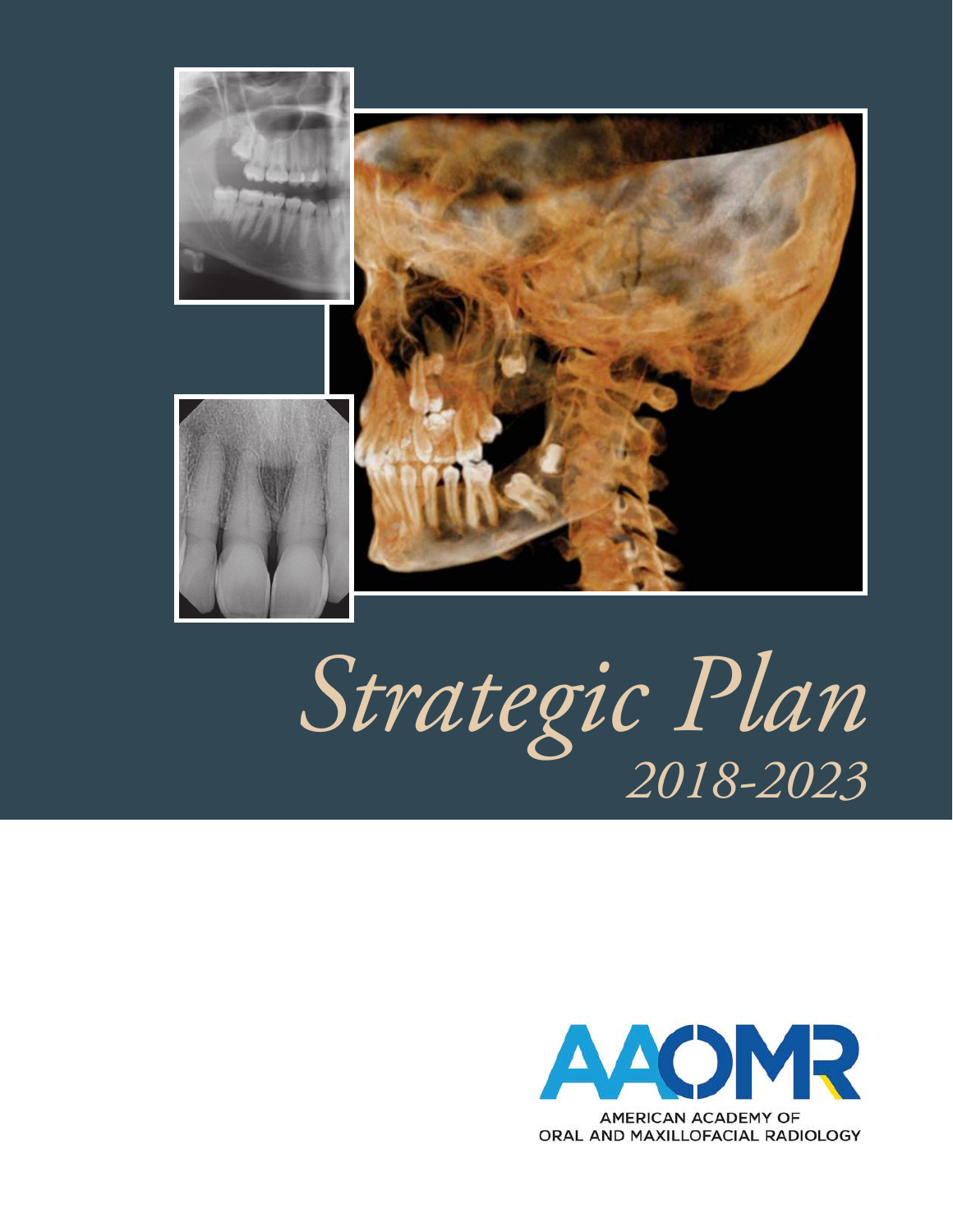

## *Message* **from the Chair and Co-chairs**

Dear Fellow AAOMR Members,

After years of relentless efforts by the American Academy of Oral and Maxillofacial Radiology (AAOMR), oral and maxillofacial radiology (OMR) was recognized as a dental specialty 20 years ago. Since then, AAOMR has emerged as a national leader in this specialty. Our organization brings together academicians, private practitioners, residents, and corporate partners who strive to raise the level of the art and science of OMR. Increasingly, our members have seen transformational changes in the practice and teaching of OMR. Having a strategic plan to guide AAOMR through these changes is essential for our endurance and vitality. Moreover, an effective strategic plan is a critical component in retaining OMR's specialty recognition status with the National Commission on Recognition of Dental Specialties and Certifying Boards.

AAOMR leaders recently recognized a need to revitalize our strategic plan and charged the Strategic Planning Committee (SPC) to spearhead this endeavor. The 2018-2023 Strategic Plan is the result of the dedicated work of the committee's members over the past few years. The SPC was composed of a diversity of members, including OMR residents and AAOMR officers as well as established and early career OMRs. The new strategic plan is grounded in our Vision and the five statements of our Mission. It recommits AAOMR to improving the quality of patient care, facilitating access to OMR services, providing high quality services to our members, advancing scientific knowledge in OMR, and nurturing OMR

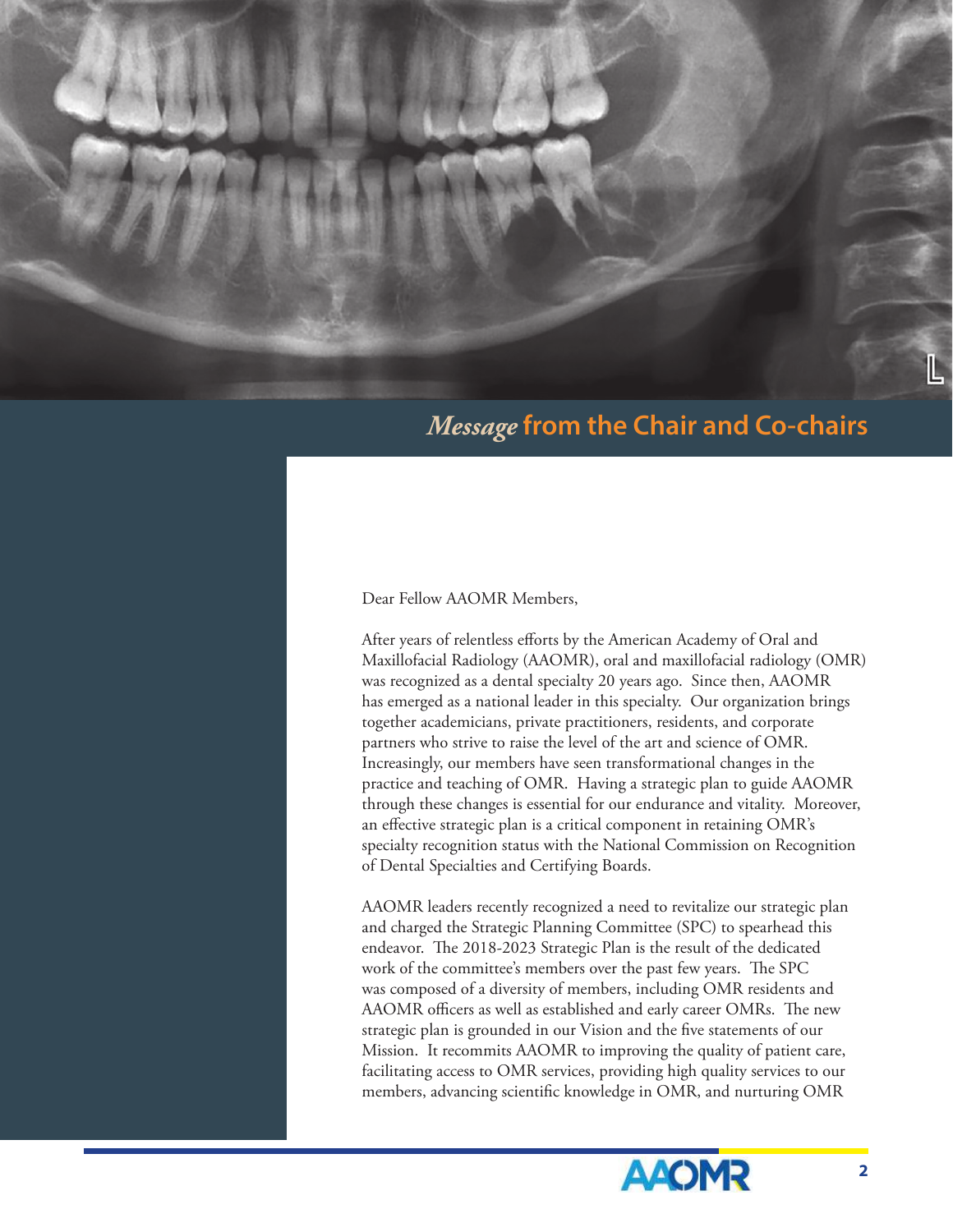advanced education programs. Besides focusing the committee's proactive strategic thinking, the strategic planning process allowed for discovery of trends and appreciation of AAOMR strengths.

We are incredibly grateful to everyone who participated in this planning process and are proud to share our 5-year Strategic Plan. As always, we invite you to engage with the SPC members to express your vision for the future of AAOMR.

> Debra L. Gander, DDS, MS Chair, AAOMR Strategic Planning Committee (2017-2020)

Mansur Ahmad, BDS, PhD Co-chair, AAOMR Strategic Planning Committee (2018-2020)

William C. Scarfe, BDS, MS Co-chair, AAOMR Strategic Planning Committee (2017-2018)



**Debra Gander, DDS, MS**



**Mansur Ahmad, BDS, PhD William C. Scarfe, BDS, MS**



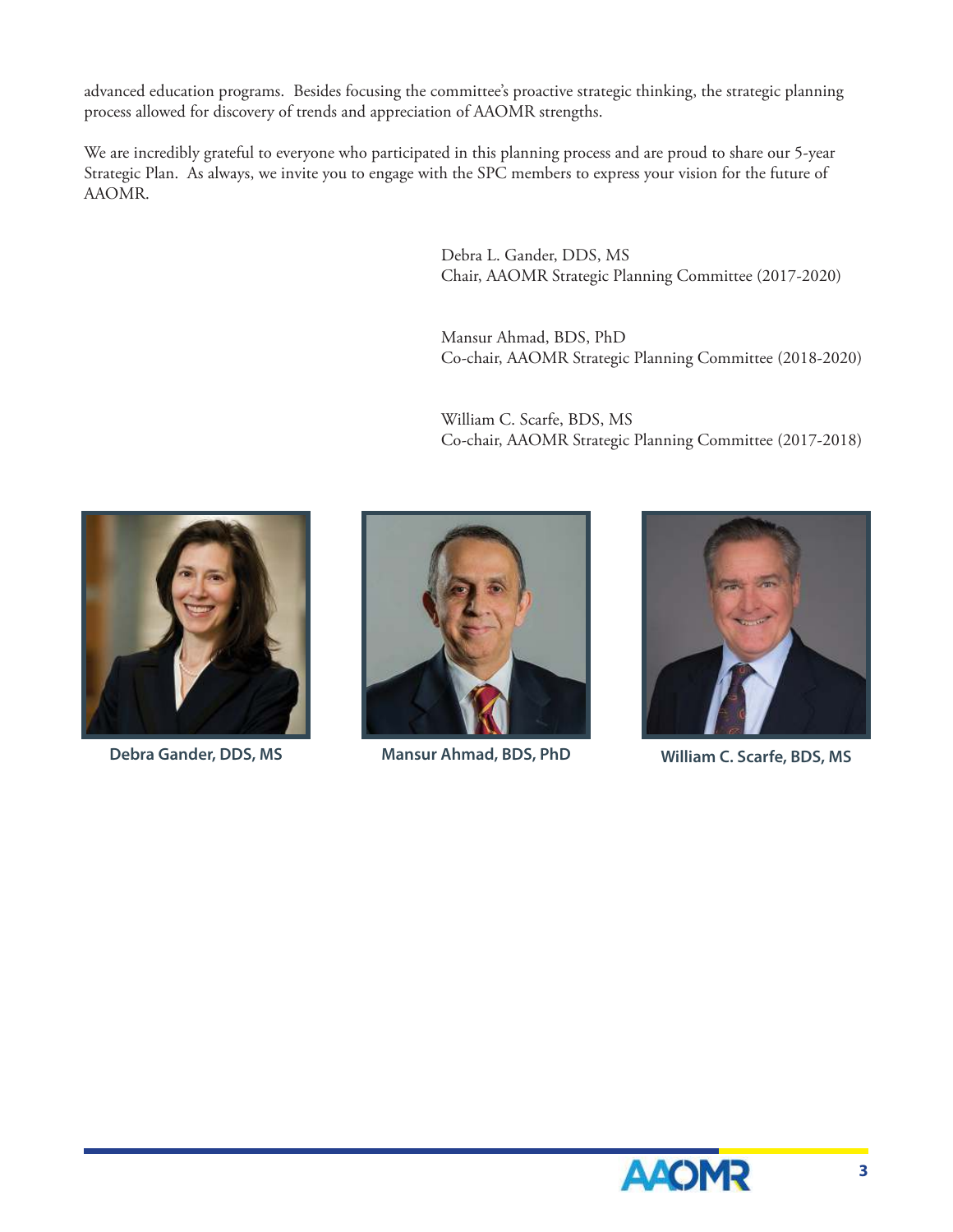#### *Summary:* **AAOMR Strategic Plan 2018-2023**

Oral and Maxillofacial Radiology (OMR) has experienced monumental advances in recent years. This trend is expected to continue and presents major challenges for our specialty. The rapidly changing OMR landscape prompted AAOMR to revitalize our strategic plan.

In 2015, AAOMR leaders developed a comprehensive document, which listed 50 Action Plan Goals placed into 10 categories, including External Relations, Economics and Health Policy, Standards, Quality, Membership, Communications, Education, Research and Technology, Finance, and Organizational Structure. The Strategic Planning Committee (SPC) took on the task of reducing the number of Goals to those with most impact for AAOMR. Ultimately, the following top ranked core Strategic Plan Goals emerged:

- 1. Develop standards and guidelines for quality practice and express these through publication of position papers
- 2. Keep AAOMR financially sound by ensuring fiscal responsibility, including enhancing revenue and prioritizing all expenditures within AAOMR's resources
- 3. Increase AAOMR membership participation in research by promoting scientific presentations at Annual Sessions and in publications
- 4. Encourage active organization involvement of residents and young OMR clinicians in AAOMR activities
- 5. Sustain and enhance the Oral Radiology Section of OOOO journal
- 6. Facilitate continuing professional development and the means to maintain certifications
- 7. Assure a productive and growing membership base
- 8. Foster relationships with national and international OMR organizations, as well as medical radiology organizations

The SPC recommended to the AAOMR Executive Council logistics of the strategic plan over the next 5 years. Moreover, SPC members identified entities, such as various committees, Executive Director, association management company, and AAOMR members, that will facilitate implementation of these Goals.

We recognize the value of the above stated Goals not only in maintaining the health of our organization, but also in improving the quality of OMR patient care, facilitating access to OMR services, advancing scientific knowledge in OMR, and nurturing OMR advanced education programs.

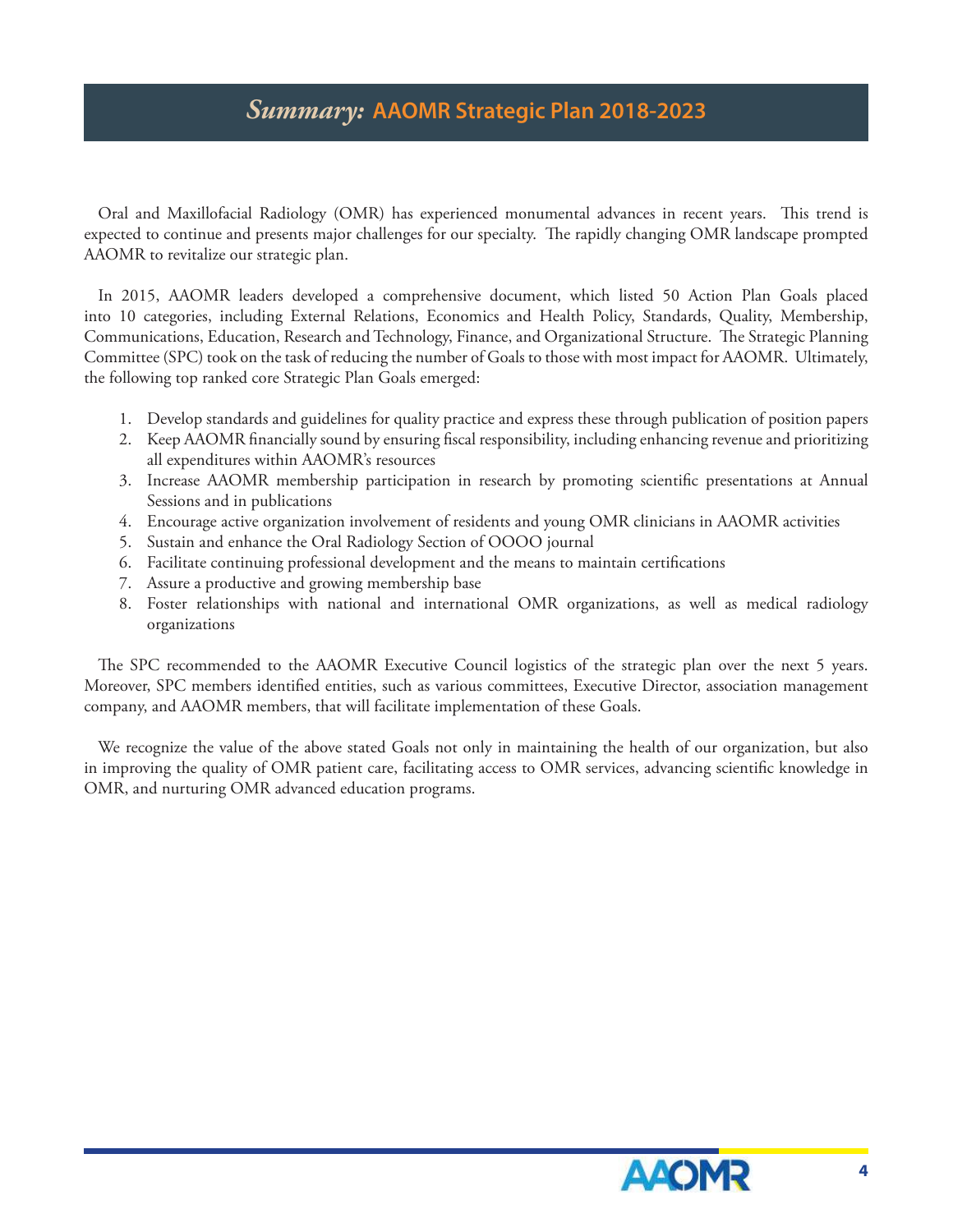

Laboratory of Wilhelm Conrad Röntgen Wurzburg, Germany

## **Strategic Framework**

#### **AAOMR's Vision**

The AAOMR will be the recognized leader in oral and maxillofacial radiology (OMR), serving patients and health professionals.

#### **AAOMR's Mission**

- To improve quality of patient care
- To improve access to OMR services
- To support members by providing resources to enhance successful OMR Practice
- To shape and advance the scientific knowledge in OMR by fostering research
- To nurture advanced specialty residency education in the US and Canada

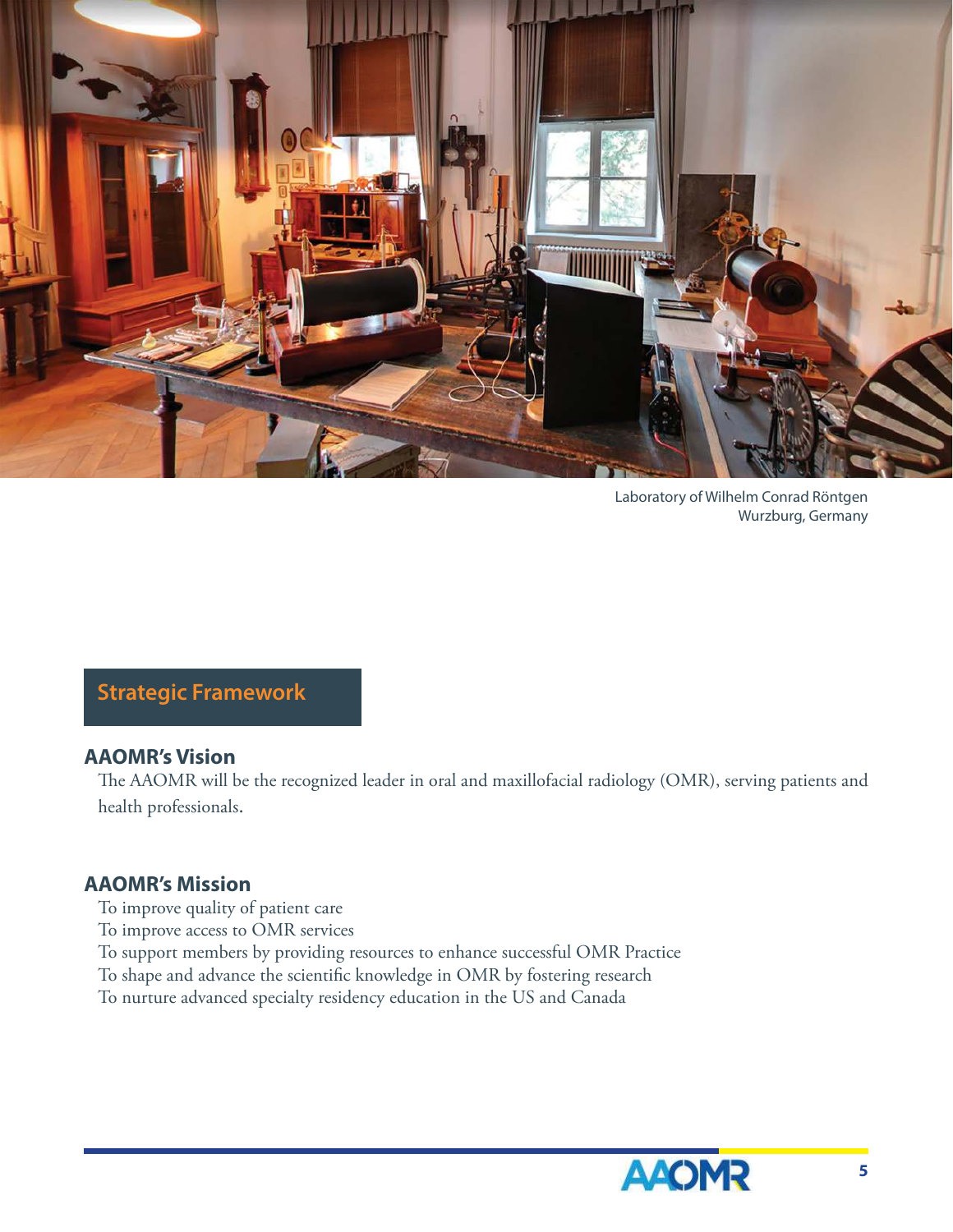

In 2015, AAOMR leaders developed a comprehensive document entitled 'American Academy of Oral and Maxillofacial Radiology Strategic Plan', which lists 50 Action Plan Goals placed into 10 categories, including External Relations, Economics and Health Policy, Standards, Quality, Membership, Communications, Education, Research and Technology, Finance, and Organizational Structure.

The Strategic Planning Committee (SPC) was charged with the task of confirming relevance of these Goals with AAOMR's Mission, performing a **SWOT** analysis of the Goals, ranking the Goals to assess anticipated value and required resources, and identifying the most beneficial Strategic Plan Goals for AAOMR.

To be meaningful, the Goals must relate to AAOMR's Mission. The first task in which 2017-2018 SPC members engaged was to regroup the Goals to correspond with the five statements contained within our Mission. Then, a SWOT Analysis of the Goals was performed. This strategic planning technique was used to help SPC members identify Goals that represent internal strengths and weaknesses as well as external opportunities and threats. Based on members' responses, each Goal was assigned a composite **Strength (S)**, **Weakness (W)**, **Opportunity (O)**, or **Threat (T)** designation. Th e designation with the most agreement was recorded as the composite designation. If there was designation disagreement between members, more than one response was recorded along with a question mark (e.g. S/W? or O/T?).

Subsequently, SPC members identified Goals that would provide the highest impact for AAOMR during the next five years. For all Goals, 2018-2019 SPC members individually scored two criteria - value to our organization on a scale of 1 (highest) to 5 (lowest) and anticipated resources on a scale of 5 (most) to 1 (least). In analyzing the data, the value and resource scores were multiplied to determine an impact score. Goals with the lowest impact scores were considered the most valuable to AAOMR with the lowest financial and human resources burden.

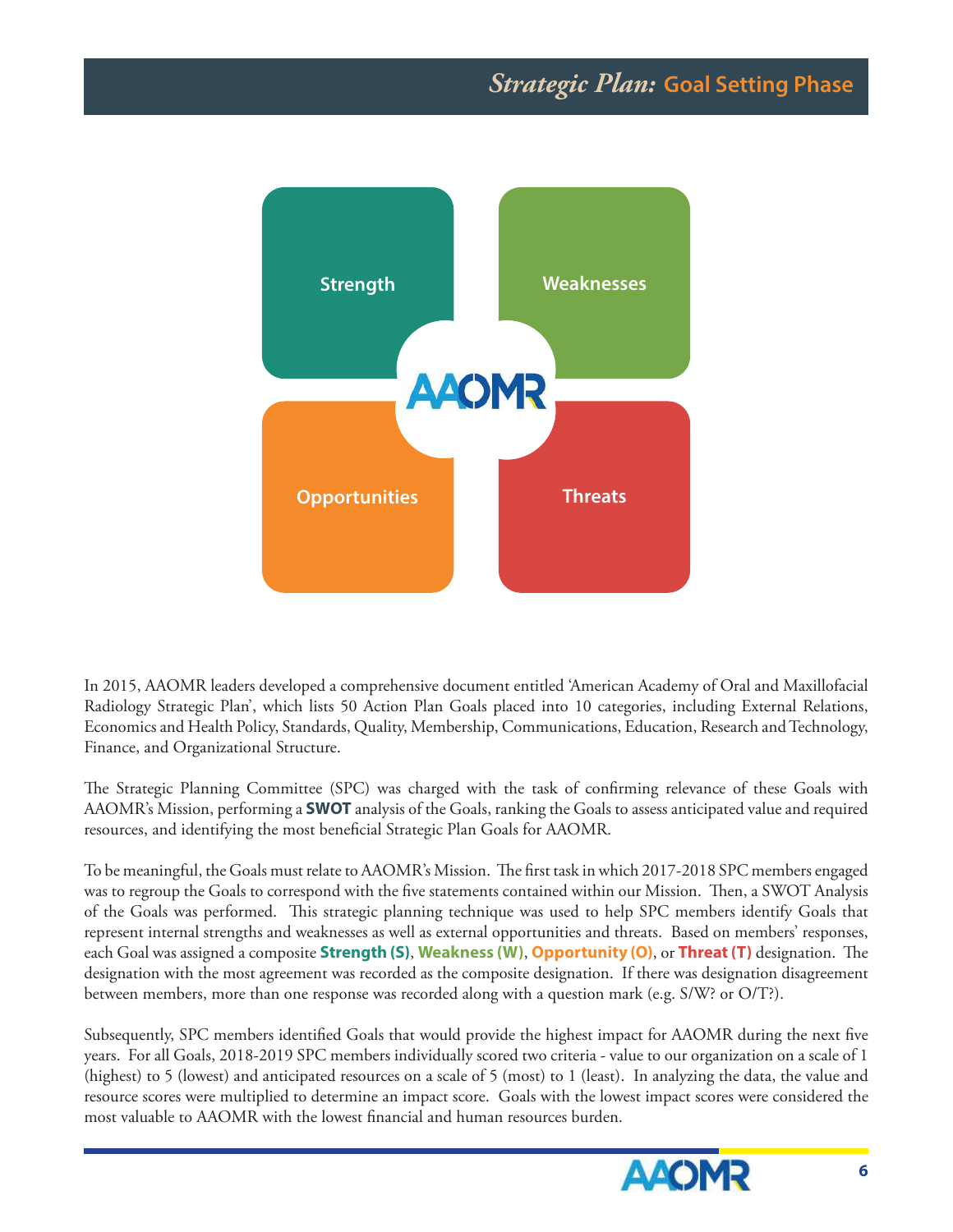Impact scores for each Goal from all committee members were averaged, and standard deviations were calculated. All Goals were ranked from most impact to least impact. The SPC members reviewed the 2-3 top ranking Goals in each Mission Statement, then, studied the 10 best impact scoring Goals. For these Goals, the following observations were made: all five Mission Statements were represented in the Goals; two Goals were almost identical; another two Goals were closely related; 8 of the 10 top Goals represented AAOMR Strengths; and none of the Goals represented AAOMR Threats.

After noting trends and consolidating similarities, SPC members agreed upon eight (8) Strategic Plan Goals from which to proceed into the implementation phase. The following Strategic Plan Goals were approved by the Executive Council on 08/21/2019:

- Develop standards and guidelines for quality practice and express these through the publication of position papers
- Keep AAOMR financially sound by ensuring fiscal responsibility, including enhancing revenue and prioritizing all expenditures within AAOMR's resources
- Increase AAOMR membership participation in research by promoting scientific presentations at Annual Sessions and in publications
- Encourage active organization involvement of residents and young OMR clinicians in AAOMR activities
- Sustain and enhance the Oral Radiology Section of OOOO journal
- Facilitate continuing professional development and the means to maintain certifications
- Assure a productive and growing membership base
- Foster relationships with national and international OMR organizations, as well as medical radiology organizations

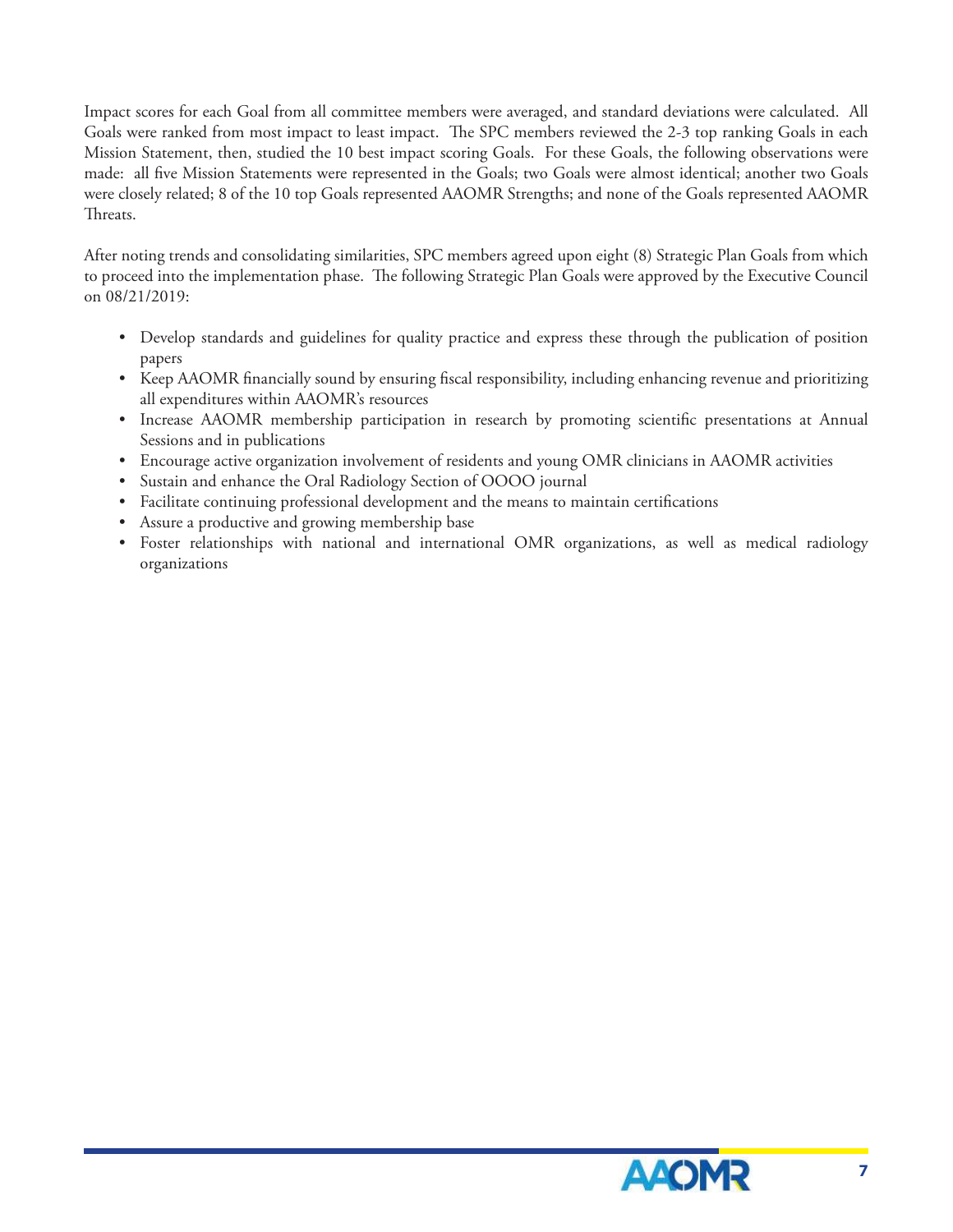## *Mission Statement 1:* **Improve quality of patient care**

|                         | <b>Goals</b>                                                                                                                                                                     | <b>SWOT</b><br><b>Analysis</b> | <b>Impact</b><br><b>Score</b><br><b>AVERAGE</b> | <b>Impact</b><br><b>Score</b><br><b>STD DEV</b> |
|-------------------------|----------------------------------------------------------------------------------------------------------------------------------------------------------------------------------|--------------------------------|-------------------------------------------------|-------------------------------------------------|
|                         | Be proactive in establishing appropriate selection criteria, radiation safety,<br>and diagnostic image quality                                                                   | S                              | 5.4                                             | 3.0                                             |
| $\overline{2}$          | Develop standards and guidelines for quality practice and express<br>these through publication of position papers                                                                | S                              | 4.4                                             | 2.1                                             |
| $\overline{\mathbf{3}}$ | Promote safety and high standards in the practice of OMR by encouraging<br>members of the profession to utilize only documented qualified clinicians to<br>serve their OMR needs |                                | 8.8                                             | 6.2                                             |
| $\overline{4}$          | Develop standards and guidelines for quality practice OMR                                                                                                                        | W                              | 3.4                                             | 1.1                                             |
|                         | Make the Academy the premier accreditation body in OMR                                                                                                                           |                                | 8.8                                             | 9.5                                             |

#### **The bolded rows represent the two (2) best ranked (value x resources) Goals grouped under Mission Statement #1.**

**Goal 2 Rationale:** A medical or dental specialty can only flourish if it continuously raises its standard of practice. When members of a profession follow updated standards and guidelines, both the profession itself and the community that it serves benefit. The SPC recommends that AAOMR take proactive roles in updating its standard and guidelines of quality practice. Our organization should revisit these standards and guidelines at least every five (5) years and issue a new statement, either a new guideline or written communication to confirm validity of the previous guideline. The guidelines should be published in the format of position papers through AAOMR's recognized journal, *Oral Surgery, Oral Medicine, Oral Pathology, Oral Radiology (OOOO)*. The position statements should be complimentary and widely distributed through our website. The academy has already published several position papers, and some papers are in progress. The SPC encourages collaboration with other specialties or organization when a position statement can be of mutual benefit.

**Goal 4 Rationale:** Since goal #4 contains identical wording as goal #2, SPC members agreed to drop goal #4 and retain goal #2 since it is more precisely defined. However, the SPC members categorized this goal as a current weakness. Several position papers from the academy have not been updated since the initial publication.

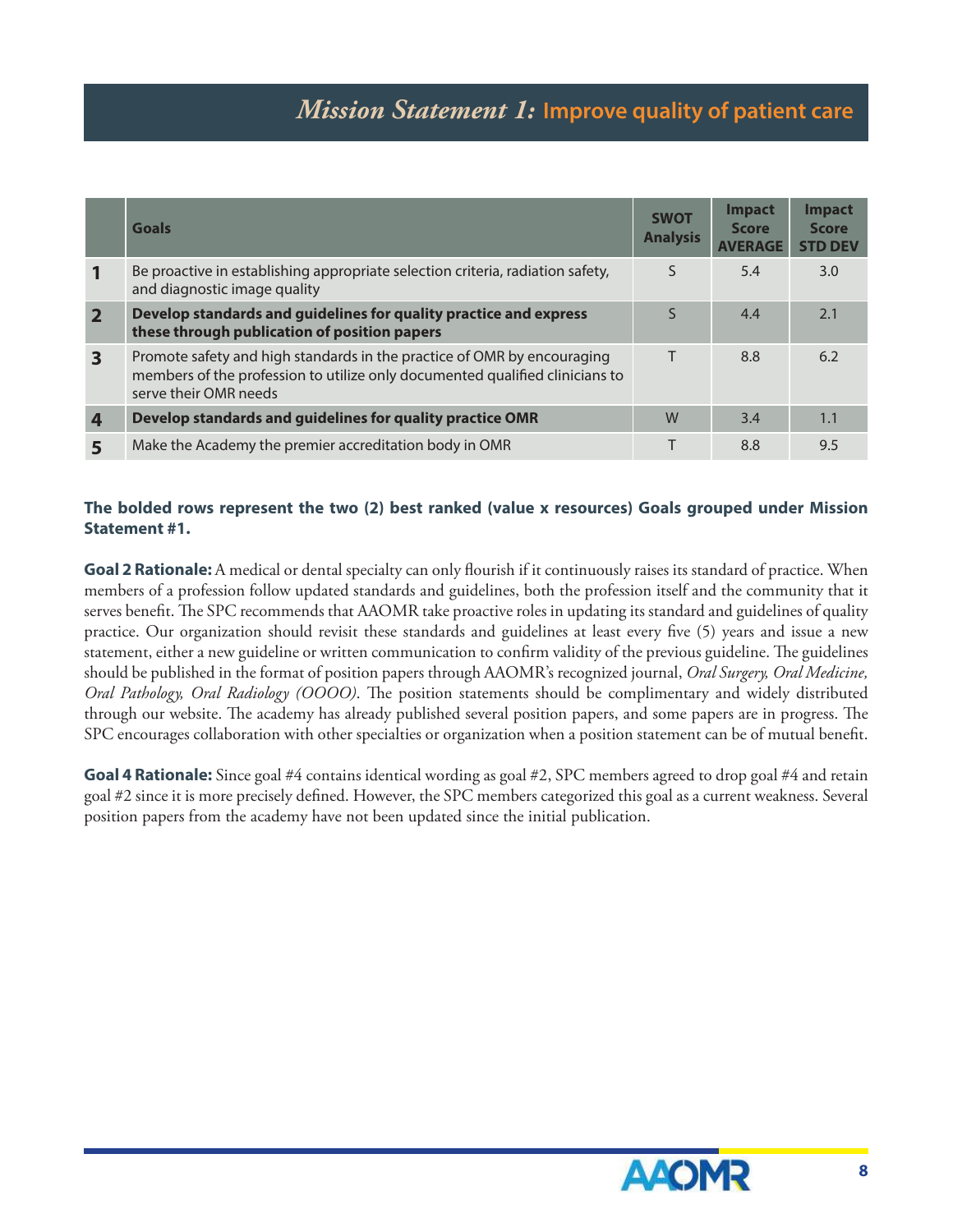### *Mission Statement 2:* **Improve access to OMR services**

|                         | <b>Goals</b>                                                                                                                                   | <b>SWOT</b><br><b>Analysis</b> | <b>Impact</b><br><b>Score</b><br><b>AVERAGE</b> | <b>Impact</b><br><b>Score</b><br><b>STD DEV</b> |
|-------------------------|------------------------------------------------------------------------------------------------------------------------------------------------|--------------------------------|-------------------------------------------------|-------------------------------------------------|
| 1                       | Strengthen ties with key state, federal and international agencies                                                                             | $\Omega$                       | 9.4                                             | 6.1                                             |
| $\overline{2}$          | Assist local members with state legislative and regulatory issues,<br>especially with documentation to support state specialty recognition     | $\Omega$                       | 5.4                                             | 3.8                                             |
| $\overline{\mathbf{3}}$ | Join with medical radiology organizations to serve as a voice (a political<br>action committee) for radiology in general and OMR in particular | $\Omega$                       | 8.8                                             | 9.4                                             |
| $\overline{4}$          | Foster relationships with other national and international OMR<br>organizations, as well as medical radiology organizations                    | $\Omega$                       | 4.8                                             | 1.6                                             |
| 5                       | Participate with other health care organizations on health policy issues                                                                       | O/T                            | 7.6                                             | 4.7                                             |
| 6                       | Educate and influence Medicare, Medicaid and medical insurers to increase<br>coverage for OMR services                                         | $\Omega$                       | 5.8                                             | 2.4                                             |
| $\overline{7}$          | Help OMR adapt to a competitive and changing health care environment                                                                           | $\Omega$                       | 11.0                                            | 5.2                                             |
| 8                       | Strengthen cooperation and coordination with other dental specialties and<br>lead efforts on the appropriate use of OMR in practice            | $\Omega$                       | 6.8                                             | 4.7                                             |
| 9                       | Address OMR and oral and maxillofacial radiology technologist workforce<br>issues                                                              | O/T                            | 12.6                                            | 6.0                                             |
| 10                      | Participate in standards development to facilitate electronic transfer of<br>information and images                                            | $\Omega$                       | 5.4                                             | 2.9                                             |

#### **The bolded rows represent the three (3) best ranked (value x resources) Goals grouped under Mission Statement #2. Due to an impact score tie between Goals #2 and 10, three (3) Strategic Plan Goals are bolded.**

**Goal 2 Rationale:** When a state's recognition of OMR as a dental specialty is in question, SPC members believe that AAOMR should support our members in attaining specialty status. This will assist dentists and patients in identifying and locating OMR specialists. In addition to connecting concerned members with those who have experience in state legislative matters, support may include prepared presentations created to address specific state legislative or regulatory issues. In 2017, AAOMR leaders were invited to a Kansas Dental Board meeting to discuss AAOMR's position on teleradiology. Teleradiology allows more timely interpretation of radiographic images and gives greater access to OMR consultations. This presentation occurred via a teleconference using a 10-minute PowerPoint presentation.

**Goal 4 Rationale:** Partnering with other OMR and medical radiology organizations provides a tremendous opportunity for AAOMR in easing patient access to OMR services and improving the quality of care. On the national front, the most significant partner in our Mission is the American Board of Oral and Maxillofacial Radiology (ABOMR). Corporate radiographic interpretation entities often require their OMRs to be board-certified. Therefore, an adequate number of board-certified OMRs across the United States is critical to ensure access to radiographic interpretations. The AAOMR and ABOMR collaborate to define, maintain, and promote high standards in advanced OMR education and board certification. In the international dental arena, AAOMR collaborated with the International Association of Dento-Maxillofacial Radiology (IADMFR) in 2019 to jointly hold the 22nd International Congress of Dento-Maxillofacial Radiology in Philadelphia, PA. The IADMFR undertakes the challenge of representing and developing OMR at the

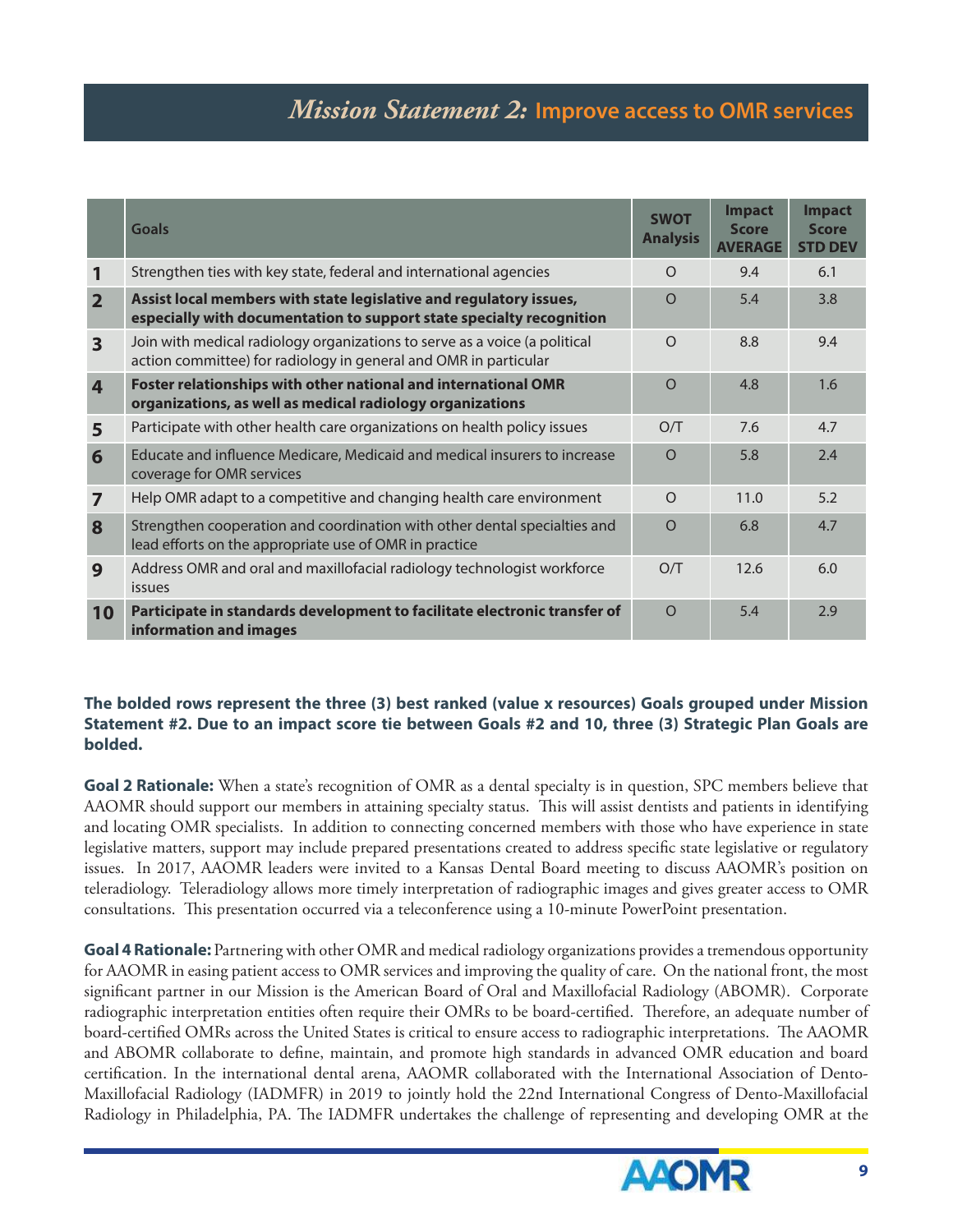international level. On the international medical stage, AAOMR joined nearly 170 radiology-related professional societies worldwide in celebrating the eighth annual International Day of Radiology in 2020. This annual initiative is led by the European Society of Radiology (ESR), Radiological Society of North America (RSNA), and American College of Radiology (ACR) on November 8 to mark the day Röntgen discovered the x-ray. The event builds greater public awareness of the value that radiology contributes to patient care and improves community understanding of the vital role radiologists and radiographers play. Although this initiative focuses on a single day, the informational website is active year-around.

Goal 10 Rationale: The ability of OMRs to share radiographic information is central not only to the practice of OMR, but also dentistry in general. Standards are necessary to ensure unrestricted and optimal access to patients' radiographic information, especially given the COVID-19 pandemic. To facilitate this process, AAOMR members take the opportunity to actively participate in ADA standard-creating groups including Digital Imaging and Communications in Medicine (DICOM), Standards Committee on Dental Informatics (SCDI), and Systemized Nomenclature of Dentistry (SNODENT). While SNODENT is an official subset of SNOMED CT, a vocabulary designed for use with electronic health and dental records, SCDI aims to develop informatics standards, specifications, technical reports, and guidelines. Additionally, SCDI interacts with other entities involved in the development of health informatics standards aimed at implementation across the dental profession.

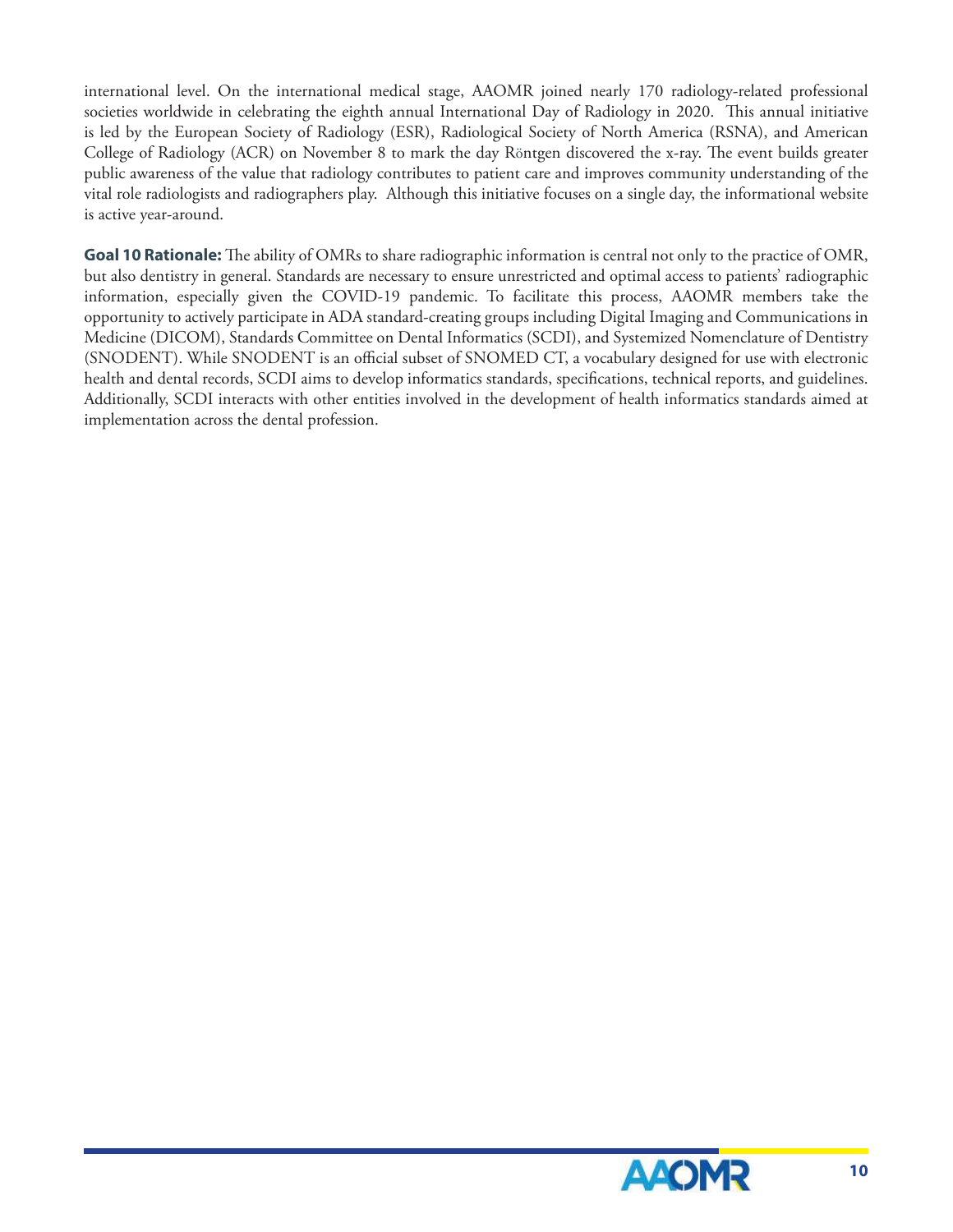## *Mission Statement 3:* **Provide high quality services to members**

|                         | <b>Goals</b>                                                                                                                                                               | <b>SWOT</b><br><b>Analysis</b> | <b>Impact</b><br><b>Score</b><br><b>AVERAGE</b> | <b>Impact</b><br><b>Score</b><br><b>STD DEV</b> |
|-------------------------|----------------------------------------------------------------------------------------------------------------------------------------------------------------------------|--------------------------------|-------------------------------------------------|-------------------------------------------------|
| $\mathbf{1}$            | Facilitate continuing professional development and the means for<br>maintenance of certification                                                                           | S                              | 4.6                                             | 2.1                                             |
| $\overline{\mathbf{2}}$ | Assure a productive and growing membership base                                                                                                                            | S                              | 4.6                                             | 2.1                                             |
| 3                       | Create new categories of membership                                                                                                                                        | S                              | 11.2                                            | 8.3                                             |
| 4                       | Develop and implement an effective engagement plan to retain and recruit<br>members                                                                                        | S                              | 5.0                                             | 2.8                                             |
| 5                       | Refine products and services to enhance AAOMR membership                                                                                                                   | S                              | 7.8                                             | 2.2                                             |
| $6\phantom{1}6$         | Increase international attendance as well as participation of the local dental<br>community at the Annual Sessions                                                         | W                              | 8.0                                             | 2.4                                             |
| $\overline{7}$          | Enhance the Academy's website to facilitate effective communication with<br>members, decision makers, media, dental associations, dental schools and<br>the general public | W/S                            | 7.4                                             | 7.1                                             |
| 8                       | Increase methods and avenues to improve dialogue with the membership                                                                                                       | W                              | 6.4                                             | 2.7                                             |
| 9                       | Sustain and enhance the Academy's Newsletter                                                                                                                               | W                              | 8.6                                             | 4.6                                             |
| 10                      | Promote the Academy's Speakers' Bureau to other disciplines and the public                                                                                                 | W                              | 7.8                                             | 2.3                                             |
| 11                      | Be a leader in life-long-learning activities services for the membership<br>during and beyond the confines of the Annual Session                                           | W                              | 9.2                                             | 3.6                                             |
| 12                      | Become a leader in web-based learning                                                                                                                                      | W                              | 9.2                                             | 9.2                                             |
| 13                      | Tailor educational activities to meet the needs of members and allied health<br>professionals                                                                              | S                              | 7.0                                             | 2.0                                             |
| 14                      | Reduce reliance on member dues by developing alternate revenue sources                                                                                                     | W                              | 9.4                                             | 6.2                                             |
| 15                      | Foster relationships with corporate entities with the aim of strengthening<br><b>OMR</b>                                                                                   | $\Omega$                       | 7.2                                             | 2.8                                             |
| 16                      | Promote industry participation in the AAOMR meetings and activities                                                                                                        | T                              | 5.4                                             | 2.3                                             |
| 17                      | <b>Keep the AAOMR financially sound</b>                                                                                                                                    | S                              | 3.6                                             | 1.3                                             |
| 18                      | Ensure fiscal responsibility by prioritizing all expenditures in<br>accordance with a plan and within the AAOMR's resources                                                | S                              | 4.2                                             | 2.4                                             |
| 19                      | Continually reassess organization structure to ensure efficient and effective<br>operations                                                                                | W/S                            | 7.8                                             | 4.9                                             |
| 20                      | Manage the organization based on tenets of the strategic plan                                                                                                              | W/S                            | 5.8                                             | 2.8                                             |
| 21                      | Develop organizational and individual skills and talents to enable<br>implementation of the strategic plan                                                                 | W/S                            | 6.0                                             | 3.2                                             |

#### **The bolded rows represent the four (4) best ranked (value x resources) Goals grouped under Mission Statement #3.**

Goal 1 Rationale: The primary role of the Academy is to serve the profession and the members of the Academy. In this role, the Academy should identify opportunities for the continuous professional development of its members. During

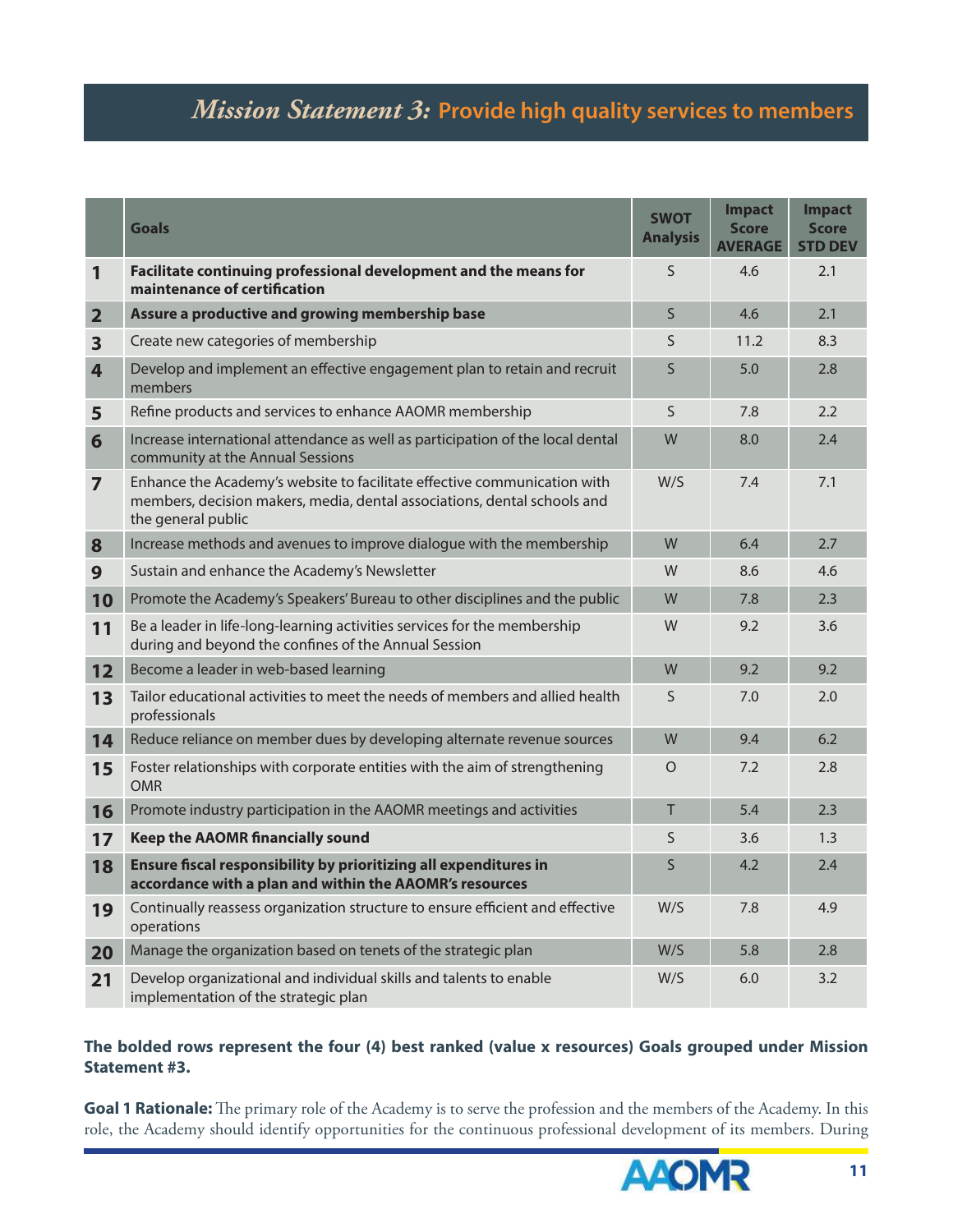SWOT analysis, the SPC members consider the current activities of the Academy as a major strength. The SPC members recommend that the Executive Council (EC) of the AAOMR include critical-need topics in the annual meeting lectures. The EC should identify recognized experts from its membership base and also from across the globe for such lectures. The annual meeting should provide the attendees with a substantial number of CE credits for the maintenance of certification.

**Goal 2 Rationale:** The SPC members viewed the stable membership of the AAOMR as a strength. However, compared to other dental specialties, the AAOMR has a small membership base. For residents in OMR programs, a reduced membership fee is an incentive. All newly graduated OMRs should be strongly encouraged to retain their membership of the Academy. The reasons for the attrition of the membership should be identified. Attrition should be prevented as much as possible.

**Goal 17 Rationale:** For a relatively small organization, the AAOMR is financially stable. The SPC members identified the diligence and wisdom of the previous leadership in investing in worthy causes. The Academy continues to run on a lean budget. The membership fees and meeting attendance fees should be maintained at a reasonable level to keep the Academy financially sound. The SPC members acknowledge that the dedicated EC members are volunteers.

Goal 18 Rationale: The fiscal responsibility of AAMOR leadership is currently a strength. The Academy should continue on the established path of responsible expenditure. Even though the Academy is financially stable, new projects and expenditures should be reviewed within the available resources. Major expenses, e.g., annual meetings and travels by the officers, should be carefully reviewed. Travel expenditures should require prior approval.

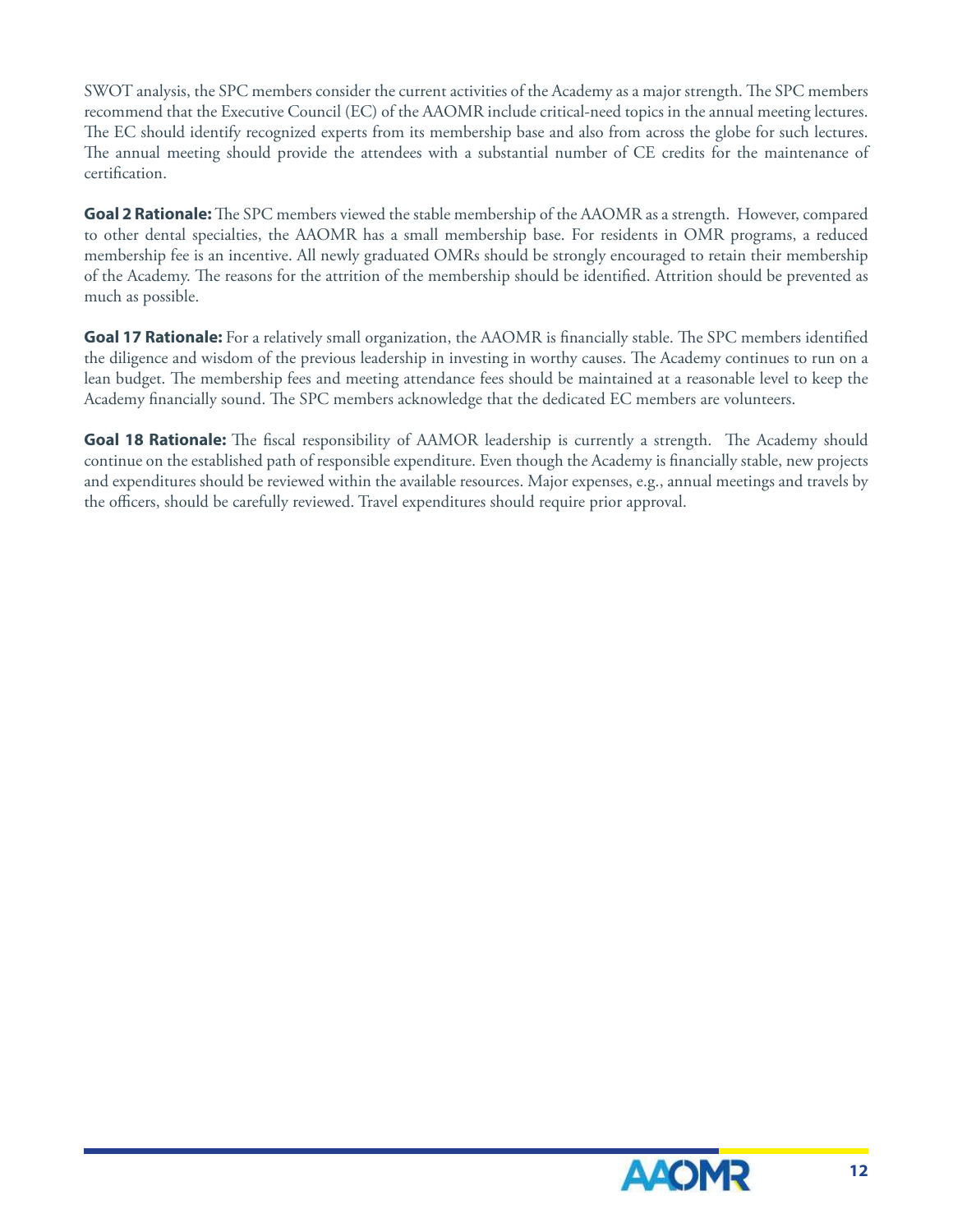## *Mission Statement 4:* Shape and advance scientific knowledge in **OMR by fostering research**

|                         | <b>Goals</b>                                                                                                                                   | <b>SWOT</b><br><b>Analysis</b> | <b>Impact</b><br><b>Score</b><br><b>AVERAGE</b> | <b>Impact</b><br><b>Score</b><br><b>STD DEV</b> |
|-------------------------|------------------------------------------------------------------------------------------------------------------------------------------------|--------------------------------|-------------------------------------------------|-------------------------------------------------|
| 1                       | Evaluate new technology and its applications                                                                                                   | W                              | 14.3                                            | 7.8                                             |
| $\overline{2}$          | Promote studies to measure the impact of standards on the quality of patient<br>care                                                           | W                              | 10.3                                            | 3.2                                             |
| $\overline{\mathbf{3}}$ | Sustain and enhance the Oral Radiology Section of "Oral Surgery, Oral<br>Medicine, Oral Pathology, Oral Radiology"                             | S                              | 4.5                                             | 2.6                                             |
| $\overline{4}$          | Recognize that research is the basis for future practice and continue to<br>reward research excellence at various levels                       | S                              | 5.0                                             | 4.1                                             |
| 5                       | Monitor and assess new technologies for incorporation into radiological<br>practice                                                            | W/S                            | 13.5                                            | 8.7                                             |
| 6                       | Leverage clinical and health services research to increase the scope of<br><b>AAOMR</b> activities                                             | $\Omega$                       | 10.0                                            | 4.2                                             |
| $\overline{ }$          | Increase AAOMR membership awareness and recognition of the importance<br>of research                                                           | $\mathsf{S}$                   | 5.8                                             | 3.3                                             |
| 8                       | Increase AAOMR membership participation in research through<br>promoting scientific presentations at the Annual Session and in<br>publications | $\mathsf{S}$                   | 4.0                                             | 3.2                                             |
| 9                       | Collaborate with other dental specialties to develop a strategic approach for<br>new technologies such as image-guided treatment               | $\Omega$                       | 7.3                                             | 3.6                                             |

#### **The bolded rows represent the three (3) best ranked (value x resources) Goals grouped under Mission Statement #4.**

**Goal 3 Rationale:** The official journal of the Academy is "Oral Surgery, Oral Medicine, Oral Pathology, Oral Radiology *(OOOO).*" In SWOT analysis, the journal is a strength. Our members should be encouraged to submit quality manuscripts to the journal for publication. The SPC members acknowledge that the Academy is creating a mentorship program to nurture new investigators in developing fundable research proposals and writing quality manuscripts for publication. The best reviewers of the journal are currently identified in the annual session. The AAOMR leadership should consult with the section editor in identifying pathways to improve the impact score of the journal.

**Goal 4 Rationale:** For the general public, a picture of a dentist looking at a radiograph is portrayed as cutting-edge technology. This perception is based on truth, as radiology research, both clinical and basic science, has catapulted the practice of medicine and dentistry to newer levels. Currently, the Academy has several awards for research presentations at the annual session. The Academy has also awarded research grants to new investigators. Such efforts should be continued and expanded. Some of these awards are provided by the industry. The SPC members suggest that the Academy solicit wider support from corporate members in promoting research.

Goal 8 Rationale: The Annual Sessions of the Academy are the ideal venues for collaboration and presentation. The SPC members consider the scientific presentations at the annual meeting as a definite strength. Poster and oral presentation hours should not conflict with other activities of the Academy. The presenters should be encouraged to develop their work for publication in *Oral Surgery, Oral Medicine, Oral Pathology, Oral Radiology (OOOO)* or other journals.

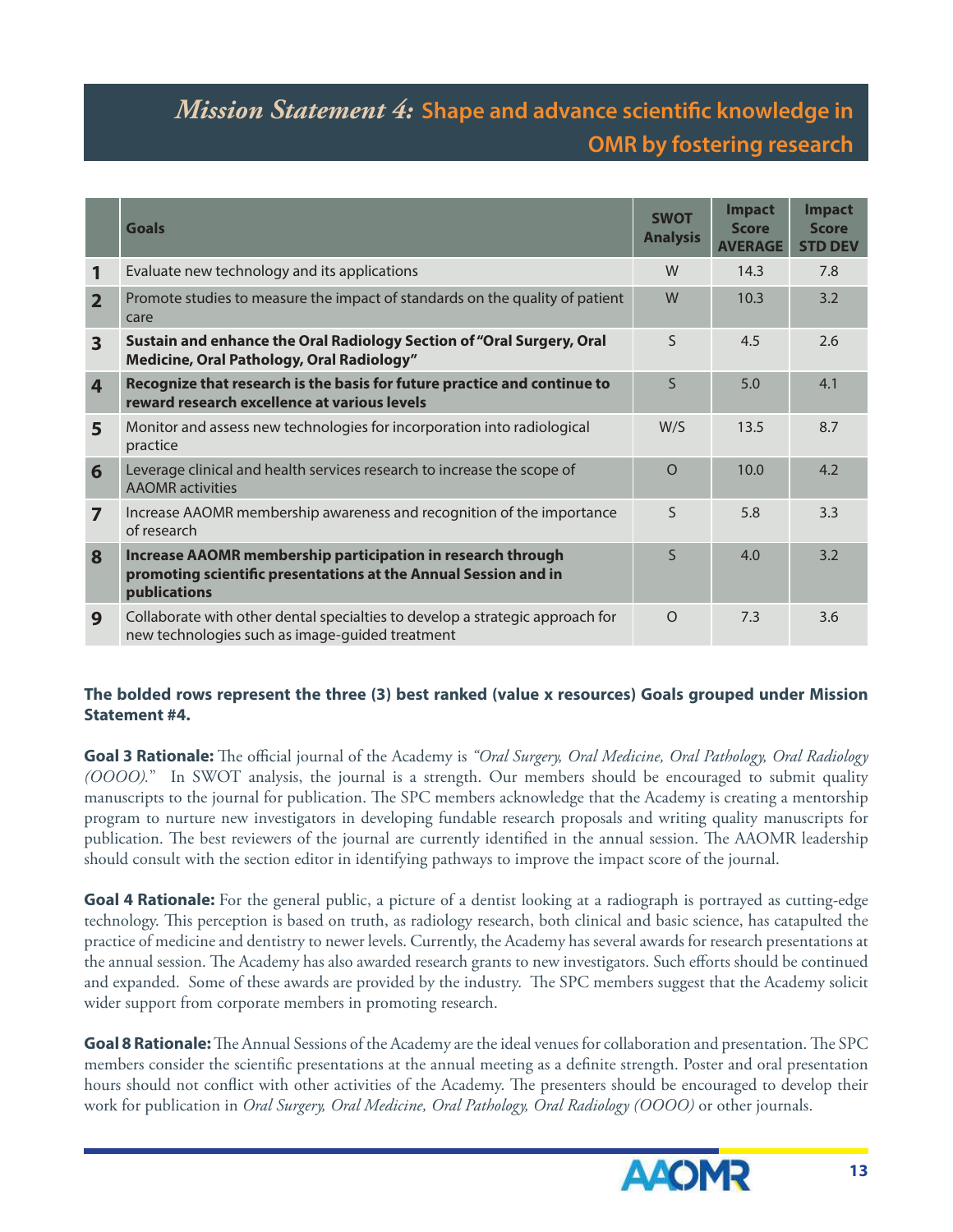*who established the We are standing on the shoulders of the giants principles of radiographic interpretation*

## *"*

*To correctly read a radiograph, to see all there is in it to be seen, and to understand it to mean what it stands for, requires experience and an intimate knowledge of the anatomy and pathology of the parts under observation.*

> ~Howard Riley Raper, DDS Elementary and Dental Radiography, page 136 1913

# $\alpha$

*It is to be acquired by practical experience which must have for its foundation, fi rst, a thorough knowledge of the anatomy of the parts involved; second, a familiarity with the appearance in the radiograph of the dental and oral structures under normal conditions; and, third, a knowledge of the pathological conditions which may develop in these structures, and the character of the anatomical changes which they bring about.*

> ~James David McCoy, DDS Dental and Oral Radiography, page 127 1916

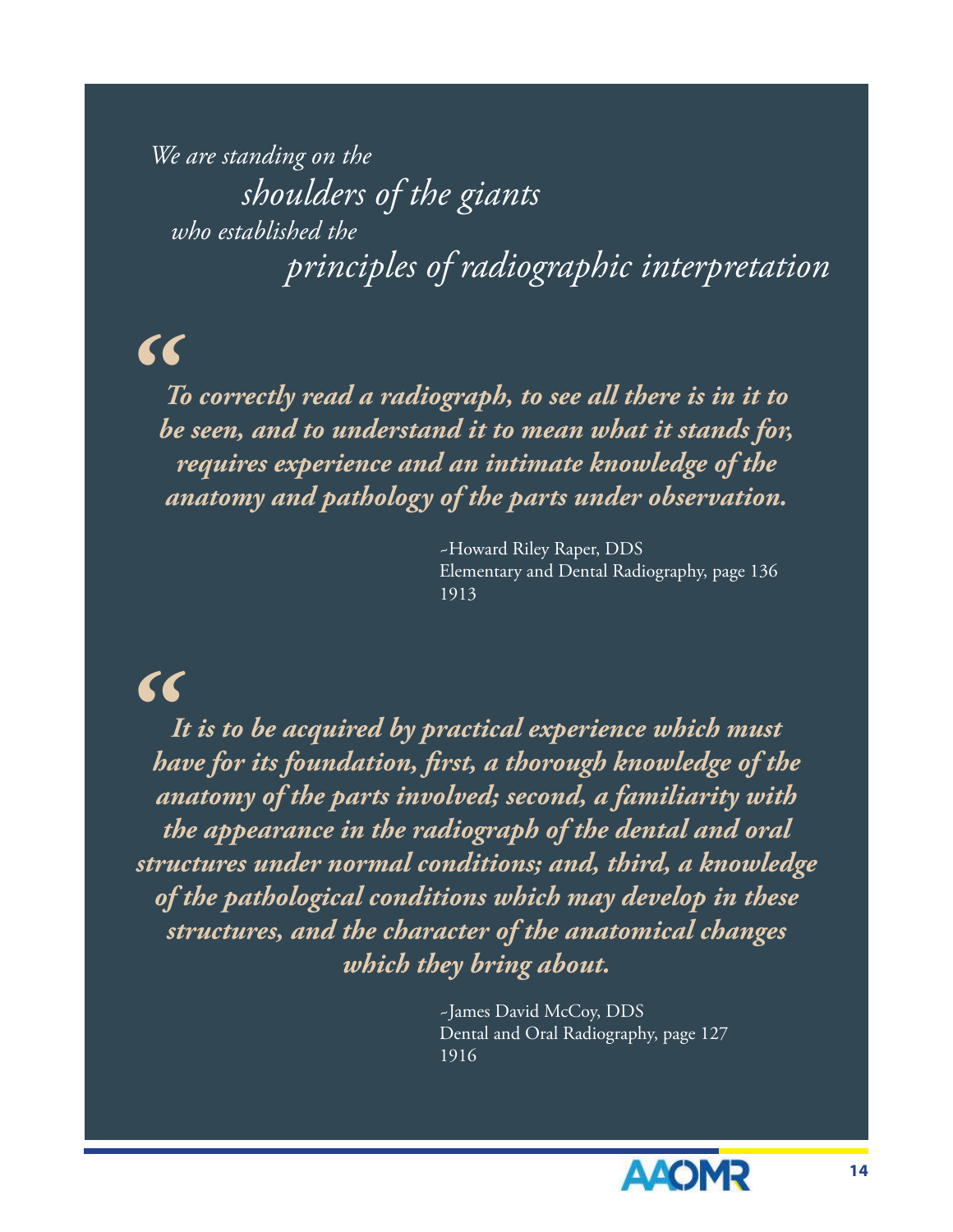## *Mission Statement 5:* **Nurture advanced specialty residency education in the US**

|                         | Goals                                                                                                                                | <b>SWOT</b><br><b>Analysis</b> | <b>Impact</b><br><b>Score</b><br><b>AVERAGE</b> | Impact<br><b>Score</b><br><b>STD DEV</b> |
|-------------------------|--------------------------------------------------------------------------------------------------------------------------------------|--------------------------------|-------------------------------------------------|------------------------------------------|
|                         | Foster relationships with and influence decision-makers within the ADA,<br>ADEA, AADR, AGD, and other dental specialty organizations | $\circ$                        | 6.8                                             | 5.6                                      |
| $\overline{\mathbf{2}}$ | Encourage active organization involvement of residents and young OMR<br><b>clinicians in AAOMR activities</b>                        | S                              | 4.2                                             | 3.5                                      |
| 3                       | Encourage and facilitate through mentoring the rise of junior members<br>through the ranks                                           | W                              | 5.0                                             | 3.3                                      |
| $\overline{\mathbf{4}}$ | Provide leadership training opportunities for new members                                                                            | S/W                            | 6.8                                             | 3.2                                      |

#### **The bolded rows represent the two (2) best ranked (value x resources) Goals grouped under Mission Statement #5.**

Goal 2 Rationale: The 2018-2019 SPC members believe that the vibrant community of OMR residents and young OMR clinicians is a definite strength for the AAOMR. To harness their energy and spirit, the SPC members recommend the continuous involvement of the residents and young OMRs in the leadership roles of the academy. The resident committee is already active. The leadership should have regular communication with the resident committee members in supporting their academic and career goals. Currently, there are nine OMR residency programs in the United States. The SPC members suggest that the academy take active roles in establishing collaboration between the residency programs. Further, the academy should improve and invest in the ABOMR examination preparation.

**Goal 3 Rationale:** The SPC identifies the low involvement of the junior members in the activities of the academy is currently a weakness. In the opinion of the SPC, this weakness can be corrected with the minimum of fiscal investment. Therefore, the SPC puts a high emphasis on this goal. The academy should facilitate the growth of the membership amongst the resident and junior members. Whenever possible, committees should include residents and junior members. The SPC recommends that committee members should be recruited from different residency programs to ascertain broad representation.

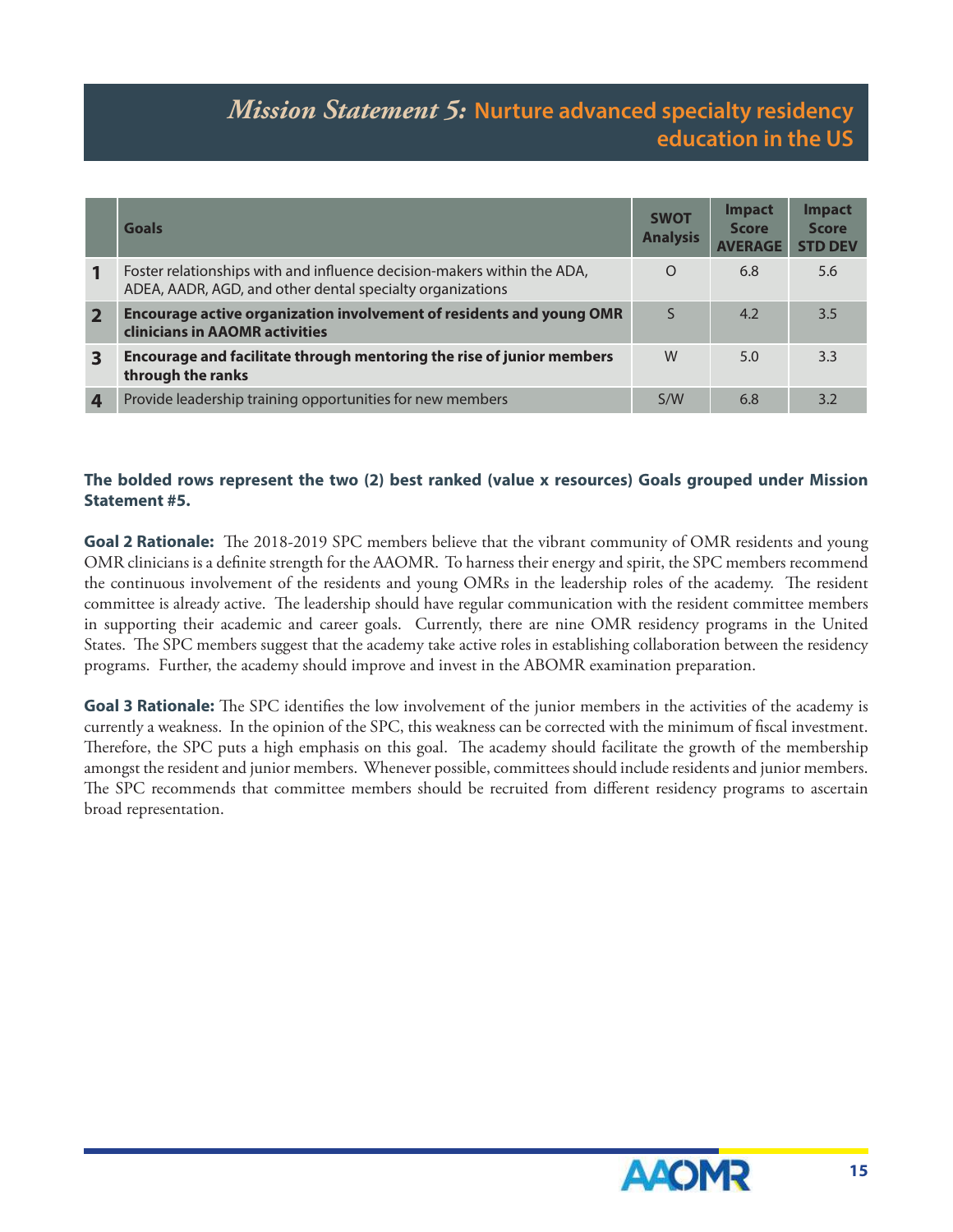## **Strategic Plan Goals 2018-2023**

- *Develop standards and guidelines for quality practice and express these through the publication of position papers*
- Keep AAOMR financially sound by ensuring fiscal *responsibility, including enhancing revenue and prioritizing all expenditures within AAOMR's resources*
- *Increase AAOMR membership participation in research by*  promoting scientific presentations at Annual Sessions and in *publications*
- *Encourage active organization involvement of residents and young OMR clinicians in AAOMR activities*
- *Sustain and enhance the Oral Radiology Section of OOOO journal*
- *Facilitate continuing professional development and the means to maintain certifi cations*
- *Assure a productive and growing membership base*
- *Foster relationships with national and international OMR organizations, as well as medical radiology organizations*

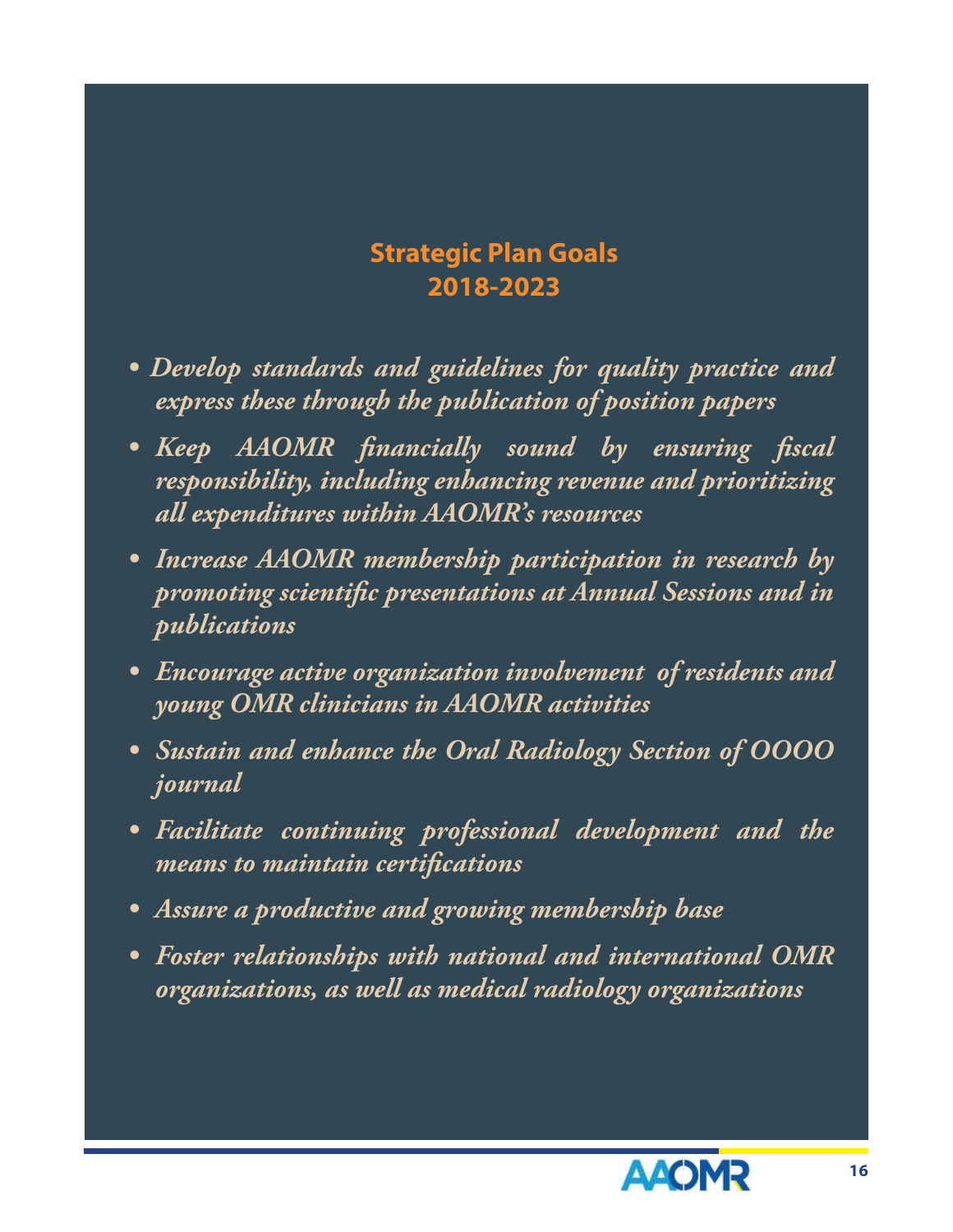## *Strategic Plan:* **Goal Implementation Phase**



The 2018-2019 Strategic Planning Committee (SPC) members explored implementation of the Strategic Plan Goals over the next 5 years. Moreover, SPC members identified resources, such as various committees, Executive Director, association management company, and AAOMR members, that can optimally facilitate achievement of these Goals. The following Implementation Plan was approved by the Executive Council (EC) on 08/21/2019:

- AAOMR President issues a charge to specific committees that states, "The SPC has determined that the following Strategic Plan Goal is an essential part of AAOMR's long-term Strategic Plan: \_\_." Additionally, the charge requests that the committee defines  $1-$ ,  $3-$ , and  $5$ -year actions and establishes measurements toward fulfilling the stated Goal.
- The charged committee submits a brief semi-annual report using a template supplied by the SPC. From the report, SPC members assess outcome of the committee's actions and measurements to determine whether the stated Goal is attainable.
- The SPC presents findings (i.e. Goals met or not met) and recommendations to the EC. If the EC agrees with the findings and recommendations, AAOMR President recognizes committees that are on track to achieve Goals and engages with chairs of committees that are not meeting Goals for problem solving.

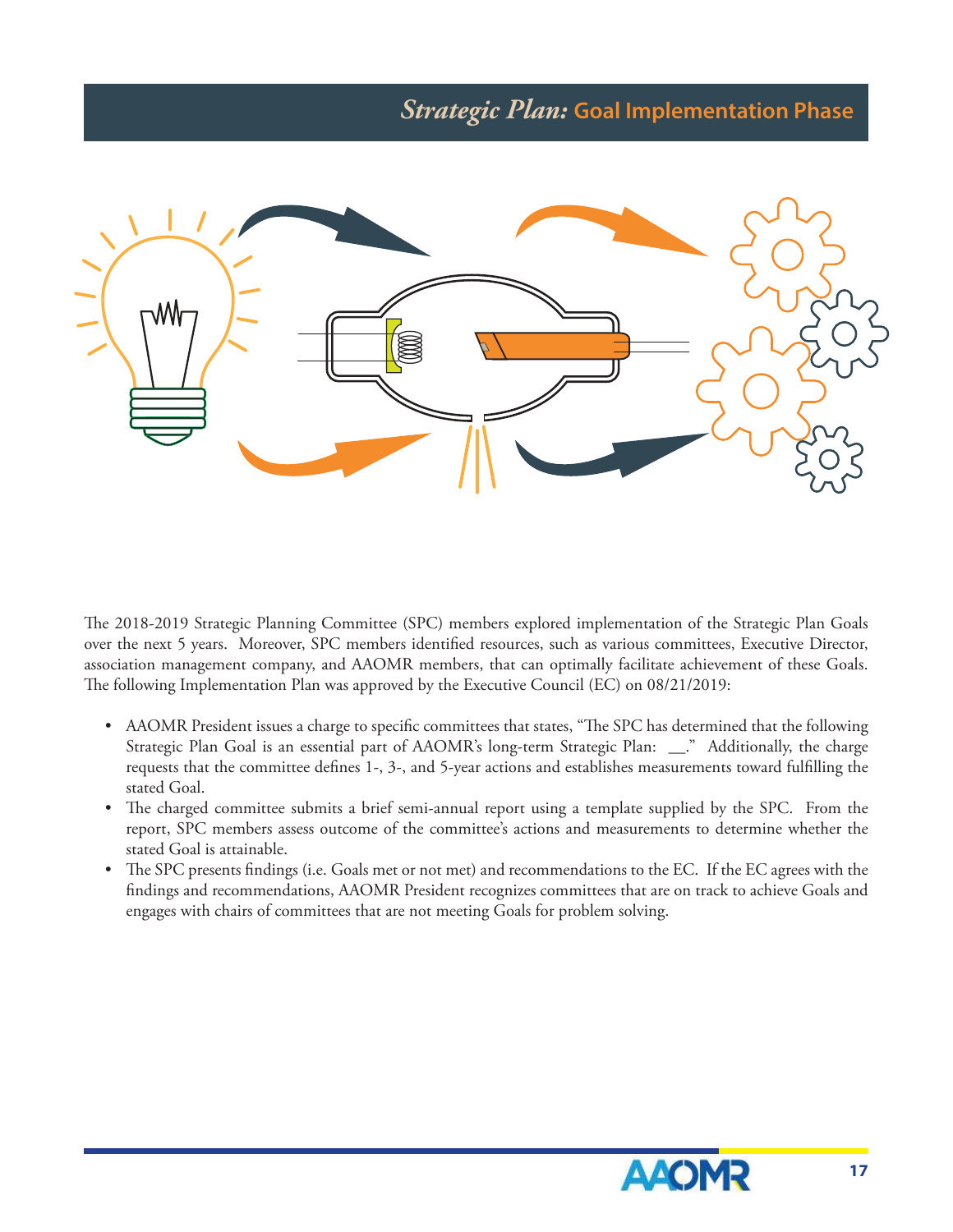#### **Strategic Planning Committee (SPC) Members:**

**Debra Gander, DDS, MS (Chair)** Past-President, AAOMR Private Practice, Denver, CO

**Mansur Ahmad, BDS, PhD (2018-2020 Co-chair)** 

President-Elect, AAOMR (2018-2019) Associate Professor University of Minnesota, Minneapolis, MN

#### **William C. Scarfe, BDS, MS (2017-2018 Co-chair)**

President, AAOMR (2018-2019) Professor University of Louisville, Louisville, KY **Robert A. Cederberg, DDS (2017-2020 Member)** Executive Director, AAOMR (2015-2017) President, AAOMR (2013-2014) Private Practice, Dallas, TX

**Karan Dharia, BDSc, MS (2017-2018 Member)** Oral and Maxillofacial Pathology Resident Texas A&M University, Dallas, TX

**Jenna Fewins, DDS, MS (2017-2018 Member)** Staff Radiologist United States Navy Naval Medical Center, Portsmouth, VA

**Mohammed A. Husain, DDS (2017-2018 Member)** Assistant Clinical Professor University of California, Los Angeles, CA

**Saulo L. Sousa Melo, DDS, MSD, PhD, MS (2017- 2020 Member)** Assistant Professor Oregon Health & Science University, Portland, OR

**Aditya Tadinada, BDS, MSD (2017-2020 Member)** Associate Professor UCONN Health Center, Farmington, CT